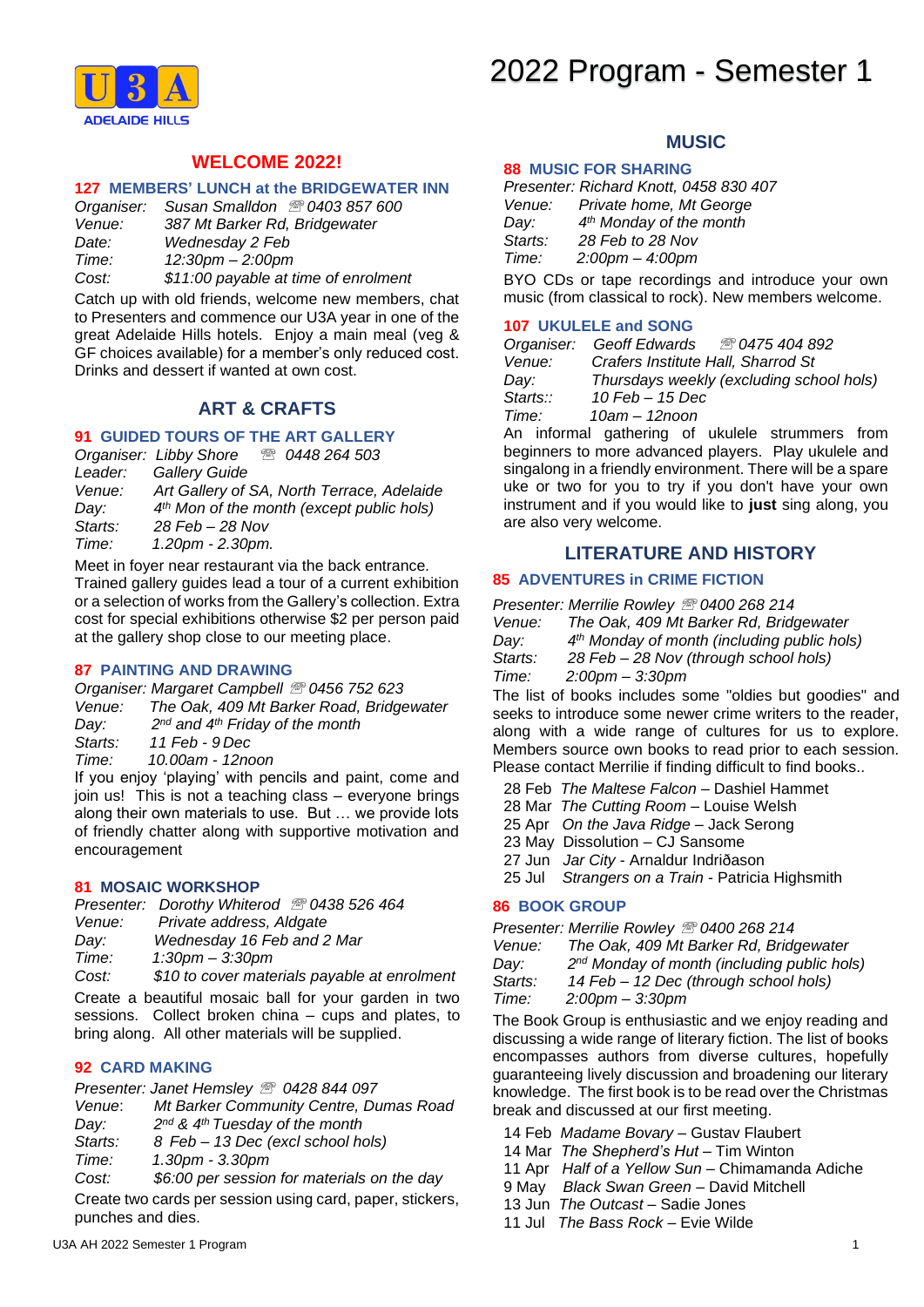### **109 APPRECIATING POETRY**

|         | Presenter: Jackie Mussared 2 0417 842 694 |
|---------|-------------------------------------------|
| Venue:  | <b>Coventry Library Stirling</b>          |
| Dav:    | First and third Wed of the month          |
| Starts: | 16 Feb - 7 Dec (excluding school hols)    |
| Time:   | $1:30$ pm $-3:30$ pm                      |
|         |                                           |

We now use the internet to listen to poets and/or actors read poems. We study the techniques poets use in their poetry as this gives us greater understanding of their poems. We also study the life and times of poets. Both classical and modern poets are studied.

## **113 APRON SORROW – SOVEREIGN TEA**

|        | Organiser: Susan Smalldon 2 0403 857 600 |
|--------|------------------------------------------|
|        | Presenter: Natalie Harkin                |
| Venue: | St Paul's Community Room, Hahndorf       |
| Dav:   | Friday 8 April                           |
| Time:  | $10:30$ am $- 12:00$ noon                |

Often untold and mostly unheard. Dr Harkin draws on both oral history and SA's colonial archived records to reveal remarkable and deeply moving stories that span loss, love, sorrow, strength and resilience. Natalie is a Narungga woman, poet and Senior Research Fellow at Flinders Uni.

#### **110 WHODUNNITS**

|        | Organiser: Susan Smalldon 2 0403 857 600 |                                    |
|--------|------------------------------------------|------------------------------------|
|        | Presenter: Sue Garforth                  | <i><u>® 0476 506 849</u></i>       |
| Venue: |                                          | St Paul's Community Room, Hahndorf |
| Day:   | Friday - three sessions                  |                                    |
| Time:  | $1:00 \text{pm} - 3:00 \text{pm}$        |                                    |

Whodunnits is a series of three presentations looking at cold cases from British history. Three disappearances or suspicious deaths? Were they accidents or were they murdered - and if so, whodunnit? Enrol in any or all! Mar 25 William Rufus, King of England

Apr 1 Lord Darnley, husband of Mary Queen of Scots Apr 8 The Princes in the Tower

## **117 LITERATURE - SHAKESPEARE**

*Presenter: Nina Chicco 8339 3775 Venue: St Paul's Community Room, Hahndorf Day: 2 nd & 4th Wed of the month Starts: 9 Feb – 14 Dec (excluding school hols) Time: 2:00pm – 4:00pm*

We will be examining human ambitions, strengths and weaknesses, (men's and women's) in four of Shakespeare's plays. Othello, The Taming of the Shrew, Romeo and Juliet and The Merchant of Venice. How are these relevant today? Please obtain copies of these plays. We will begin with The Taming of the Shrew.

## **89 CREATIVE WRITING**

| Presenter: Tony Rogers 20402 414 150   |
|----------------------------------------|
| Mt Barker Library, Dumas Street        |
| Thursday weekly (excl school holidays) |
| 10 Feb - 15 Dec                        |
| $2:00$ pm $-3:30$ pm                   |
|                                        |

Creative writing is a way of expressing yourself, entertaining others and of sharing one's experiences. You can pretend anything you want and help your reader do the same. If you have stories and ideas you would like to put on paper, come and get some hints - you may find it is more fun than you expected. If you are already a keen writer, then share your ideas.

### **83 FAMILY HISTORY – ANCESTORS & OTHERS**

New members must contact either Sue or Gail to discuss your family history status prior to enrolling

|         | <b>Presenters: Sue Lear 2 0419 512 776</b>                       |
|---------|------------------------------------------------------------------|
|         | Gail Edwards <sup>3</sup> 0438 840 673                           |
| Venue:  | The Oak, 409 Mt Barker Road, Bridgewater                         |
| Day:    | 2 <sup>nd</sup> & 4 <sup>th</sup> Thursdays (except school hols) |
| Starts: | $10$ Feb. $-$ 8 Dec                                              |
| Time:   | $9:30$ am $-12:00$ noon                                          |

The Family History course has the goal of improving members' research skills in genealogy and social history through the sharing of experiences and knowledge. We undertake a regular program of presentations and live research sessions.

The talks cover family history research techniques, useful websites and organising your family history materials. We often address the social history issues of the time in order to understand the context in which your ancestors lived. Themes and topics will be advised throughout the year.

It is recommended that beginners commence with the basic course at the Coventry Library run most Friday mornings and which can be booked through the Library.

## **LANGUAGES**

## **82 FRENCH 4 & FRENCH 6**

*Presenter: Helen Hughes 0407 720 168*

*Venue: Mt Barker Community Centre, Dumas Road Day: Tuesday, weekly* 

*Starts: 8 Feb – 13 Dec (excluding school hols) Time: 2:30pm – 4:30pm*

NOTE Intending new students please contact Helen prior to enrolling as this is an ongoing course

*French 4* - An intermediate course of continuing study; grammar, geography, history, culture and current affairs. Written work incorporates comprehension, description and story writing. Oral work focuses on dictée, weekly conversation and aural comprehension.

Texts: Schaum French Grammar, A New French Course Pt 3 by Horan and Wheeler (Science Press)

*French 6* - Ongoing revision of grammar as well as new points, enhancing geography, history and culture, awareness of current affairs. Specific focus on conversation, written and aural comprehension and the development of prose writing skills.

Texts: Schaum French Grammar, A New French Course Pt 4 by Horan and Wheeler (Science Press), Communications & Communique by David Sprake (O.U.P.)

## **106 FRENCH FOR FUN with JAN & LAUREL**

*Organiser: Didy Pederick 0418 608 090 Presenters: Jan de Weerd & Laurel Milner Venue: Anne Jolly Hall, 2 Epiphany Place, Crafers Day: Thursday, weekly (excluding school hols) Starts: 10 Feb – 8 Dec Time: 10:00am – 12:00noon*

NOTE Intending new students please contact Jan (jantinadeweerd@gmail.com) prior to enrolling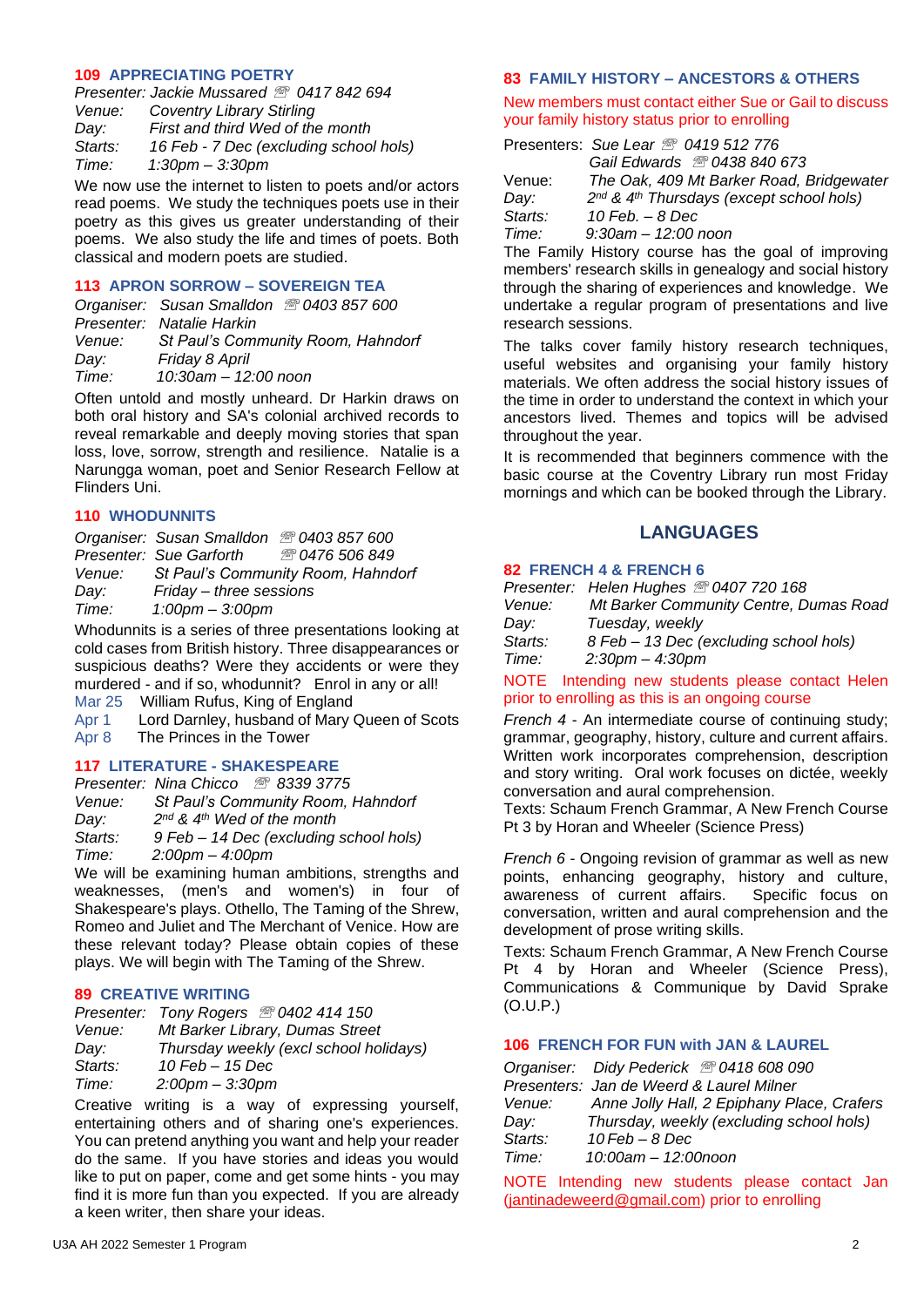Our emphasis is on the fun of learning French language and exploring it through song, music, film, internet and multimedia. Our venue is fully set up with WIFI and screening facilities, making each lesson varied and stimulating.

We work with 2 texts, 'Easy French, Step by Step' and 'French Experience 1', CD's and text. Guest Presenter - Didy Pederick.

## **120 ITALIAN LANGUAGE with JANE (Year 2)**

| Presenter: | Jane Russell <sup>3</sup> 0411 580 655 |
|------------|----------------------------------------|
| Venue:     | CFS Hall, 21 Strathalbyn Road, Aldgate |
| Dav:       | Wednesday, weekly                      |
| Dates:     | 9 Feb - 14 Dec (excluding school hols) |
| Time:      | 10:00am - 12:00 noon                   |
|            |                                        |

NOTE Intending new students please contact Jane prior to enrolling.

For students who have studied some Italian language.

Books required: Schaum's Italian Grammar 4th ed.; Short stories in Italian (for beginners, vol.1) / Olly Richards; English / Italian dictionary or online resource

# **GENERAL INTEREST**

#### **80 FINANCIAL MATTERS**

| Mark Randell 2 0429 679 317            |
|----------------------------------------|
| <b>Fred Guilhaus</b>                   |
| The Oak, 409 Mt Barker Rd, Bridgewater |
| 1st & 3rd Wed of the month             |
| 16 Feb - 7 Dec (except school hols)    |
| 10:00am - 12:00noon                    |
|                                        |

This course covers world geopolitics as it affects the global and particularly the Australian economy. A desire to know more about the share market and basic economics is a prerequisite.

So, as well as active discussions surrounding Australia's economy and, particular investments in shares, bonds, and real estate, there is wide-ranging discussion to understand how interest rates and government policies affect personal wealth preservation in an uncertain and volatile world.

## **93 FILM CLUB**

| Mt Barker Community Centre, Dumas Road |
|----------------------------------------|
|                                        |
|                                        |
|                                        |
|                                        |

An opportunity to see films not readily available any more. Watch and discuss a wide range of classic films in a friendly, relaxed environment.

Choice of future films will be influenced by the group. Join us on the adventure - BYO Jaffas!

## **101 LIFE STORIES**

*Organiser: Susan Smalldon 0403 857 600 Presenter: Robyn Upton 0402 090 966 Venue: St Paul's Community Room, Hahndorf Day: 1 st Mon of the month (excluding school hols) Starts 7 Feb – 5 Dec Time: 10:00am – 11:30am*

We all have a story ... or six! Share yours over morning tea, with members of the group taking a turn each session. Show and Tell! Stories could be centred around an interesting object, a collectable, family heirlooms, photographs or that old theatre program.

Share your passion, recall humorous stories from childhood, recollect the holiday that turned into the trip from hell, embarrass a distant ancestor ......

## **102 THE LIFE and ADVENTURE of EDWARD SNELL**

| Presenter::   | Mark Randell <sup>3</sup> 0429 679 317 |
|---------------|----------------------------------------|
| <i>Venue:</i> | St Paul's Community Room, Hahndor      |
| Day:          | Friday 11 Mar                          |
| Time:         | 10:00am - 12:00noon                    |

Snell was an artist, engineer and an adventurer in the Australian Colonies from 1849 to 1859. This talk is extracted from his illustrated diary which portrays his multiple talents and considerable wit.

## **104 THE GLOBAL SEARCH for MEANING**

| Presenter: | Fred Guilhaus 0407 792 334                   |
|------------|----------------------------------------------|
| Venue:     | The Oak, 409 Mt Barker Rd, Bridgewater       |
| Dav:       | $22^{nd}$ & 4 <sup>th</sup> Wed of the month |
| Starts:    | 9 Feb – 22 Jun (except school hols)          |
| Time:      | 10:00am - 12:00noon                          |

In the midst of massive disruption and political conflicts the level of anxiety has accelerated, particularly for the young. Mental health issues abound. There is a hunger for personal meaning in life. A return to what is important.

We shall look at comparative religions, philosophy, Carl Yung and Freud as psychiatric "solutions", Jordan Peterson and modern philosophers and speculate on how best we help the young and ourselves.

## **112 UNDERSTANDING DYSLEXIA**

|        | Organiser: Susan Smalldon 2 0403 857 600        |
|--------|-------------------------------------------------|
|        | <i>®</i> 0408 477 311<br>Presenter: Helen Lloyd |
| Venue: | The Oak, 409 Mt Barker Rd, Bridgewater          |
| Dav:   | Wednesday 23 Feb                                |
| Time:  | $1:00 \text{pm} - 3:00 \text{pm}$               |
|        |                                                 |

A simple explanation of dyslexia and how it can affect general learning. Ways you can support a child or grandchild. Some practical activities you can employ and encourage them to use independently, which in turn will assist them and make their efforts enjoyable.

## **114 DARE TO SAY THE 'D' WORD**

|        | Presenter: Trish Gray RN | ☎ 0400 284 870                         |
|--------|--------------------------|----------------------------------------|
| Venue: |                          | The Oak, 409 Mt Barker Rd, Bridgewater |
| Dav:   | Monday 9 May             |                                        |

*Time: 10:00am – 12:00 noon*

This session, presented by Trish Gray RN, looks at the modern world's denial of death. In an effort to be kind we now use kindly intended and what superficially appear innocent euphemisms such as 'passed away', their 'passing', 'loss', and that a person has 'lost their battle'.

The intent of opening our thinking in this is to open a wider perspective which leads to us all being more prepared for our death whenever it comes, with or without warning. It is okay and healthy to say, "they died".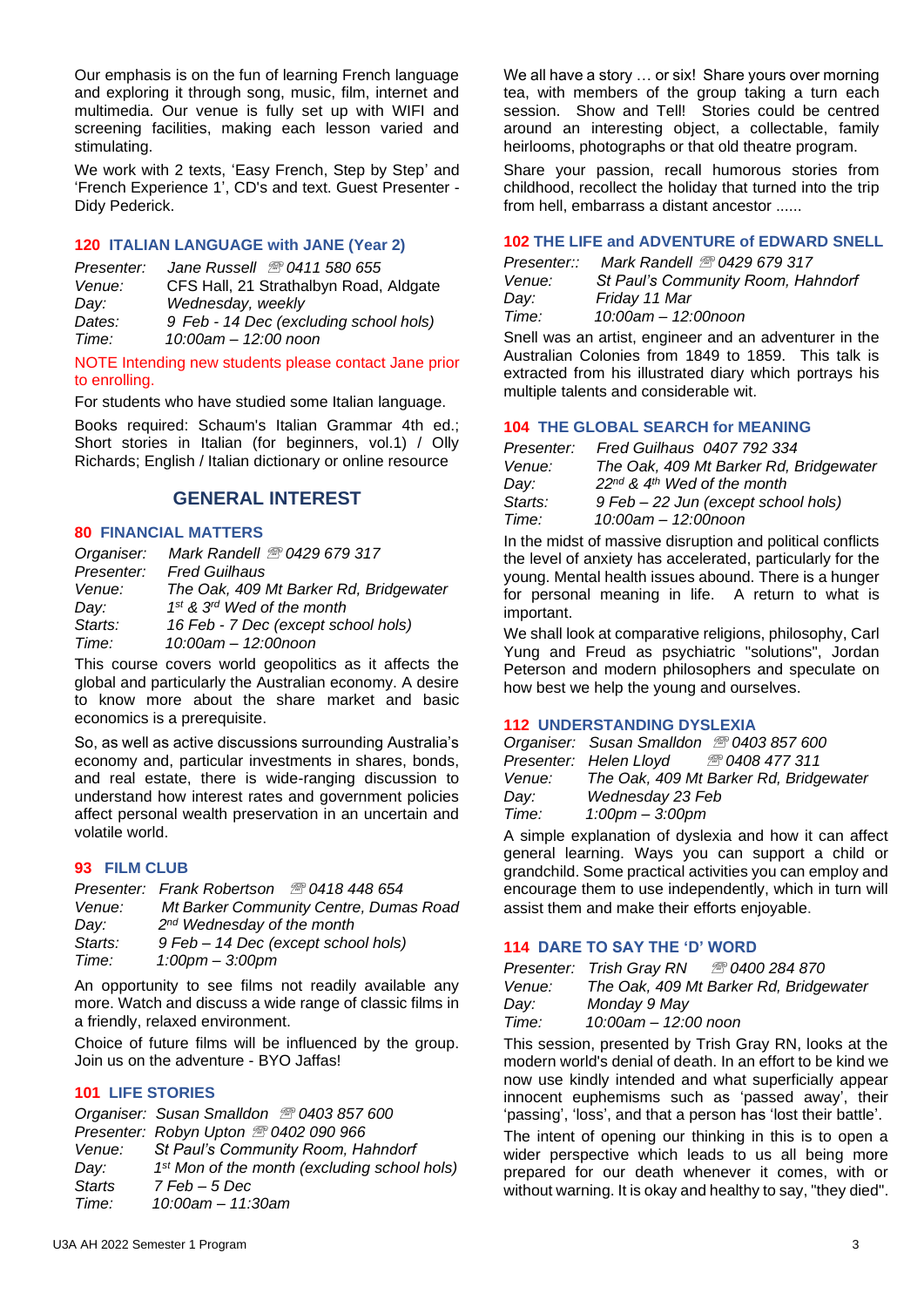## **124 DISCUSSIONS in PHILOSOPHY**

|         | Organiser: Susan Smalldon 2 0403 857 600   |
|---------|--------------------------------------------|
|         | Facilitator: Winnie Pelz                   |
| Venue:  | St Paul's Community Room, Hahndorf         |
| Dav:    | 3rd Friday of the month (excl school hols) |
| Starts: | $18$ Feb $- 18$ Nov                        |
| Time:   | $10:00$ am $- 12:00$ noon                  |
|         |                                            |

Philosophy is the study of the fundamental nature of knowledge, reality and existence. It is a rational pursuit of truth and knowledge. In a world bombarded with 'false news' and social media trivia, it encourages deep and analytical thinking.

The discussion about philosophy will include historical context, consider the different divisions of philosophy and examine contemporary topics in a philosophical framework. Purchase of 'The Little Book of Philosophy' is strongly recommended (readily available from booktopia.com.au) and participants will be encouraged to research and take a turn in presenting such topics for group discussion.

## **119 THE ANTIKYTHERA MECHANISM**

| Presenter::   | Mark Randell <sup>3</sup> 0429 679 317 |
|---------------|----------------------------------------|
| <i>Venue:</i> | St Paul's Community Room, Hahndorf     |
| Day:          | Friday 13 May                          |
| Time:         | 10:00am - 12:00 noon                   |

In 1901 some sponge divers were sheltering from a storm in the Aegean Sea and decided to try their luck overboard: They discovered a Roman shipwreck laden with Grecian antiquaries including a lump of corroded bronze (the Antikythera Mechanism).

Now read on in your favourite search engine .... OR come to this talk by Mark who has found that the intricacies of the Mechanism have been adequately resolved and that human remains have been recovered from the shipwreck site (latest news)....

## **122 LARATINGA WETLANDS TOUR**

| Organiser: Susan Smalldon 2 0403 857 600  |
|-------------------------------------------|
| Presenter: Emma Montgomery                |
| Laratinga Pavilion, Springs Rd. Mt Barker |
| Monday 7 March                            |
| $9:30$ am - 11:30am                       |
|                                           |

Award winning Laratinga wetland is an ecological and recreational refuge amongst an urban environment. The tour will involve learning about the biodiversity of the wetland including some rare species and what makes this wetland so unique and one of the best waste-water systems in the southern hemisphere.

Commence our tour with a short presentation over a cuppa at the new Pavilion off Springs Rd. We will then drive to Bald Hills Rd carpark to meet up for a 45 minute guided walk around the wetlands with Emma. Stay on for a bite to eat and a chat in the picnic (BYO food - coffee van usually parked in the Bald Hills Rd carpark.)

# **HEALTH AND FITNESS**

**Dancing** No prior learning required however participants must be able to stand and move unaided and be medically capable of participating in gentle moderate exercise. Please wear comfortable clothing and shoes suitable for dancing, and bring a water bottle.

## **79 CIRCLE DANCING with VALERIE**

| Organiser: Susan Smalldon 2 0403 857 600             |
|------------------------------------------------------|
| Presenter: Valerie Pullan <sup>28</sup> 0414 245 552 |
| Mt Barker Town Hall, Gawler Street                   |
| Tuesday weekly (except school hols & 21/6)           |
| 8 Feb to 13 Dec                                      |
| 10.00am - 12:00 noon                                 |
|                                                      |

Experience the well-being benefits of gentle dance in this welcoming and relaxed environment. Together we enjoy learning dances from around the world, listening to truly uplifting music, a laugh and a chat over a cuppa during the morning tea break.

## **97 CIRCLE DANCING with LYN**

|         | Organiser: Gloria Wright 2 8339 1240            |
|---------|-------------------------------------------------|
|         | Presenter: Lyn Porter <sup>®</sup> 0423 122 145 |
|         | Venue: Church of the Epiphany Hall, Crafers     |
| Dav:    | Thursday, weekly (except school hols)           |
| Starts: | 10 Feb - 15 Dec                                 |
| Time:   | $1:30$ pm $-3:00$ pm                            |

So much more than dancing to uplifting music from around the world with friendly fun-loving class mates, chatty afternoon tea breaks & a great learning environment where all the dances are carefully taught each week & include steps such as walking, swaying, grapevines. A gentle stimulating workout for body mind & spirit. BYO mug for tea/coffee.

## **111 CELEBRATION of WINTER SOLSTICE DANCING**

|        | Organiser: Susan Smalldon          | ඁ 0403 857 600               |
|--------|------------------------------------|------------------------------|
|        | Presenter: Valerie Pullan          | <i><b>® 0414 245 552</b></i> |
| Venue: | Mt Barker Town Hall, Gawler Street |                              |
| Dav:   | Tuesday 21 June                    |                              |
| Time:  | 10.00am - 12:00 noon               |                              |

Come and experience Circle Dancing and join us in celebrating the Winter Solstice with offerings of gentle candle dances and beautiful music. No prior learning required as all easy steps will be taught at the beginning of each dance. In the tradition of the Solstice, it would be inspiring to wear white or light-coloured clothing.

## **84 TABLE TENNIS at ALDGATE**

|         | Organiser: Susan Smalldon 2 0403 857 600                 |
|---------|----------------------------------------------------------|
|         | Presenter: Aldgate Table Tennis Club                     |
| Venue:  | Aldgate Oval Hall, Churinga Rd                           |
| Dav:    | 2 <sup>nd</sup> & 4 <sup>th</sup> Wednesday of the month |
| Starts: | $9$ Feb – 23 Nov                                         |
| Time:   | $9:30$ am - 11:30 am                                     |

Table tennis improves physical fitness including heart health, hones the mind and sharpens coordination & reflexes. Coaching and bats available if required. Please wear no-slip shoes and bring a water bottle. \$3:00 per session payable on the day

## **99 MENTAL FITNESS – SWITCH ON YOUR BRAIN**

|        | Organiser: Susan Smalldon 2 0403 857 600 |
|--------|------------------------------------------|
|        | Presenter: Robyn Upton 2 0402 090 966    |
| Venue: | St Paul's Community Room, Hahndorf       |
| Dav:   | Monday 21 & 28 March                     |
| Time:  | $10:00$ am - $11:00$ am                  |

Two introductory sessions with follow ups for those who are keen to continue their learning and practice the exercises. "*As an older person, I find doing these exercises first thing in the morning gets my mind and body functioning on a good level."*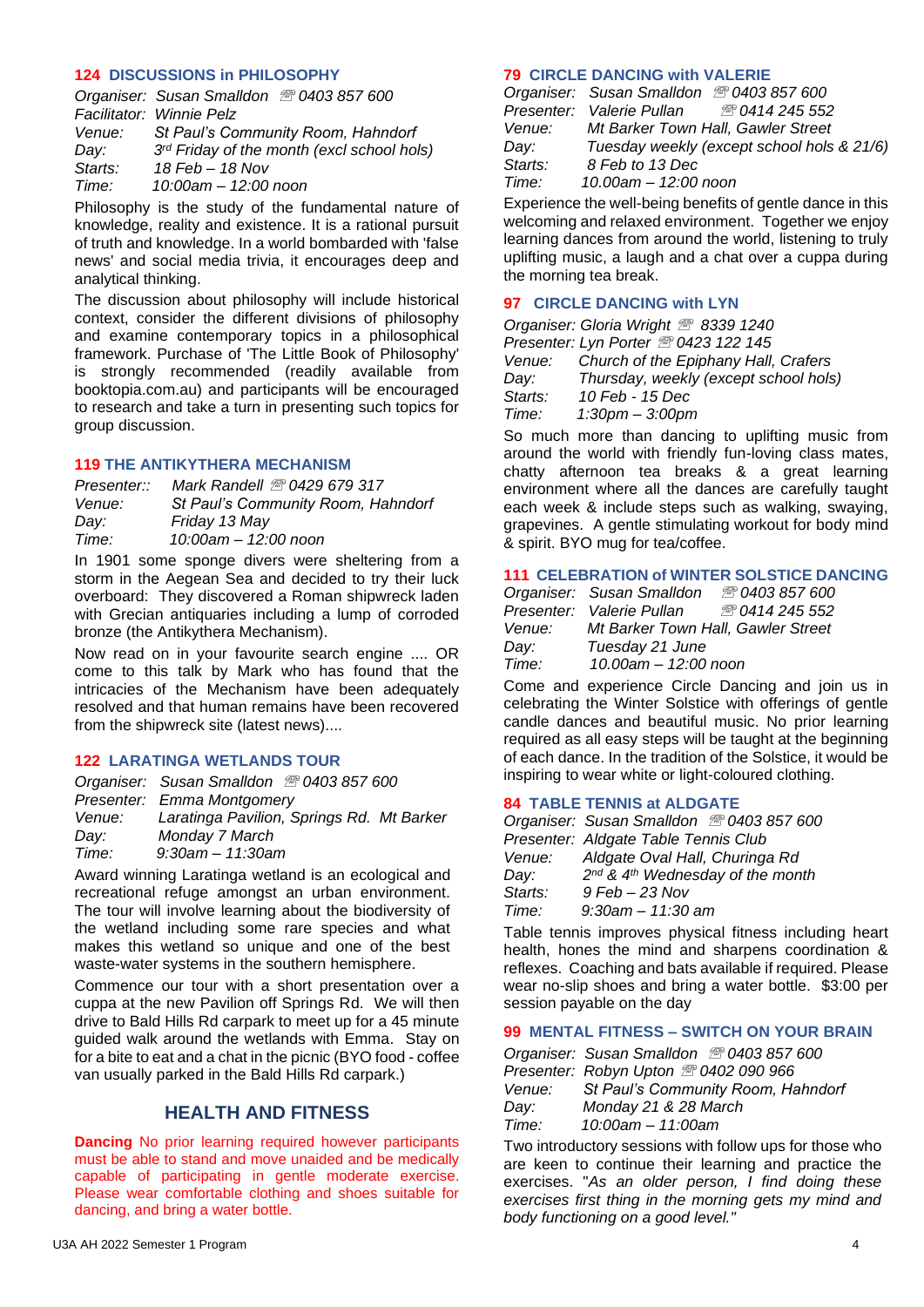### **100 CREATING CALM in DAILY LIFE**

*Organiser: Susan Smalldon 0403 857 600 Presenter: Robyn Upton 0402 090 966 Venue: St Paul's Community Room, Hahndorf Day: Monday 16, 23 & 30 May Time: 10:00am – 11:00am*

Introduction, techniques and practice in Mindfulness, Meditation & Relaxation. A sense of calm offers us strength & resilience and improves our overall wellbeing. Please bring your own water bottle.

## **LEISURE AND TRAVEL**

## **103 DIG - DOWN IN THE GARDEN**

|        | Organisers: Heather Rowell 200418835280   |
|--------|-------------------------------------------|
|        | Jenny Twigden 2 0419 833 546              |
| Venue: | The Oak, 409 Mt Barker Rd, Bridgewater    |
| Dav:   | 3rd Thurs of the month (excl school hols) |
| Time:  | 10:00am-12:00noon                         |

## Feb 17 **Spirited Gardening** - *Sally-Anne Fowles*

Sally-Anne is a horticulturalist, therapist, radio host and retail nursery supervisor. Sally-Anne delves into and shares her beliefs on human's innate connection, both physically and spiritually, with plants.

#### Mar 17 **Up-Cycling & Sharing Ideas** - *Gloria Wright*

How often have you seen, on the side of the road, something you can't resist? To others it might be JUNK. But NO, it has possibilities. So, for some inspiration and a laugh or two, Gloria will share with you some of her creations. You are invited to bring for the display table a 'show and tell', a photo of a gardening item or idea that you have found useful or made.

#### May 19 **Life with Edible Alliums –** *Trevor Twigden*

In his 40 years as an onion agronomist Trevor has learnt much about successfully growing and using onions. He also share with us insights into their close relatives, garlic, leeks, shallots and chives – plus a more distant relative, gladioli.

## June 16 **Fungi -** *Thelma Bridle*

Thelma will introduce us to the world of fungi. There are about 144,000 known species in the kingdom which includes the yeasts, rusts, mildews, moulds and mushrooms. Amazing shapes, sizes and colours – fungi are truly mysterious and fascinating.

Remainder of 2022 choices in Semester 2 program.

## **108 GAMES, GAMES, GAMES**

|          | Organiser: Geoff Edwards | <i><u>® 0475 404 892</u></i>                                        |
|----------|--------------------------|---------------------------------------------------------------------|
| Venue:   |                          | St Paul's Community Room, Hahndorf                                  |
| Dav:     |                          | 2 <sup>nd</sup> & 4 <sup>th</sup> Wednesday (excluding school hols) |
| Starts:: | 9 Feb - 14 Dec           |                                                                     |
| Time:    | 10am - 12noon            |                                                                     |

Come along and play board games, cards, pool and darts. Bring a game you wish to play and teach others to join you. This is a social get-together where you can find someone to play a game you love with, or maybe haven't had the opportunity to play or learn in the past.

## **115 TRAVEL**

|        | Organiser: Suzanne Arbon <sup>3</sup> 0437 389 059 |
|--------|----------------------------------------------------|
| Venue: | Town Hall, Gawler Street, Mt Barker                |
| Dav:   | 3rd Thurs of the month (excl school hols)          |
| Time:  | 1.30pm - 3.30pm                                    |

## Feb 17 **Working & Travelling in China –** *Geoff Osborne*

Geoff spent four years managing quarries in China, plus 40 years of mining covering various roles in Australia. The talk includes difficulties with the Chinese protocol, language, greetings and how to avoid calling your mother a horse or something worse. It covers only a few of the problems of supplying building materials for the building of Shenzhen and the Dia Bay nuclear power station plus stories on the British Gurkas, and British "spooks" (The Kings men)

## Mar 17 **Karst Landscapes – Mark Dale**

In his youth Mark admired Chinese wall hangings depicting landscapes with sheer sided blocky peaks and jagged skylines of spiky hills. Later he discovered these were not distorted stylised paintings, but actual landscapes known as karst landscapes, which existed not only in China but much of South East Asia. Eventually he saw them for himself over two weeks spent in magnificent rural countryside in Central China travelling on river boats and through national parks and caves.

#### May 19 **Exploring Western Australia –** *Suzanne Arbon* Part 1: The birds, beaches and wildflowers of Western Australia's south west.

## June 16 **Christmas in Berlin, New Year in Norway -** *Rodney Gracey*

Aug 18 **From Sea to Desert in 8 Days –** *Janet Hemsley* A tour of eight days to Birdsville and back, via lake Eyre, Arkaroola and the "Dig Tree"

#### Sept 15 **Trans Siberian Railway –** *David Adams*

Sundowner tour via Japan, ship to Nahkodka then Trans-Siberian train with stops at Khabarovsk, Irkutsk, Novosibirsk. Then stays in Moscow & Leningrad before train on through Warsaw, Berlin etc and ferry to Harwich and finishing in London

Oct 20 **More of South West WA -** *Suzanne Arbon* Part 2: Lighthouses, rocks, caves and quokkas

## Nov 17 **Sthn Japan in Autumn –** *Dorothy Whiterod*

Dorothy travelled with a group through Southern Japan on a quest to find spectacular Autumn colours. Along the way they bathed in onsens, experienced hot sand baths, enjoyed mountain areas by bus and shot through the cities in bullet trains. In Kyoto, their final stop, autumn colour was everywhere as they toured temples and gardens.

## **94 MAH JONG (MT BARKER)**

*Presenter: Ron Allott 0402 533 480 Venue: Mt Barker Community Centre, Dumas Road Day: Monday, weekly (except school holidays) Time: 10:00am – 12:00noon Dates: 7 Feb - 12 Dec* Beginners very welcome. Join in, have fun - no scoring.

## **96 MAH JONG (STIRLING)**

*Organiser: Daisy Lim 0411 099 039 Presenter: Marjolijn Haraghey Venue: Level 2 Hillside Gardens 88 Cricklewood Rd, Heathfield (lift access) Day: Friday, weekly (except Good Friday) Dates: 4 Feb to 16 Dec Time: 2:00pm – 4:00pm*

An ongoing course suitable for beginners as well as advanced players. We play the Western version and supply course notes to assist players extend their repertoire of Special Hands.